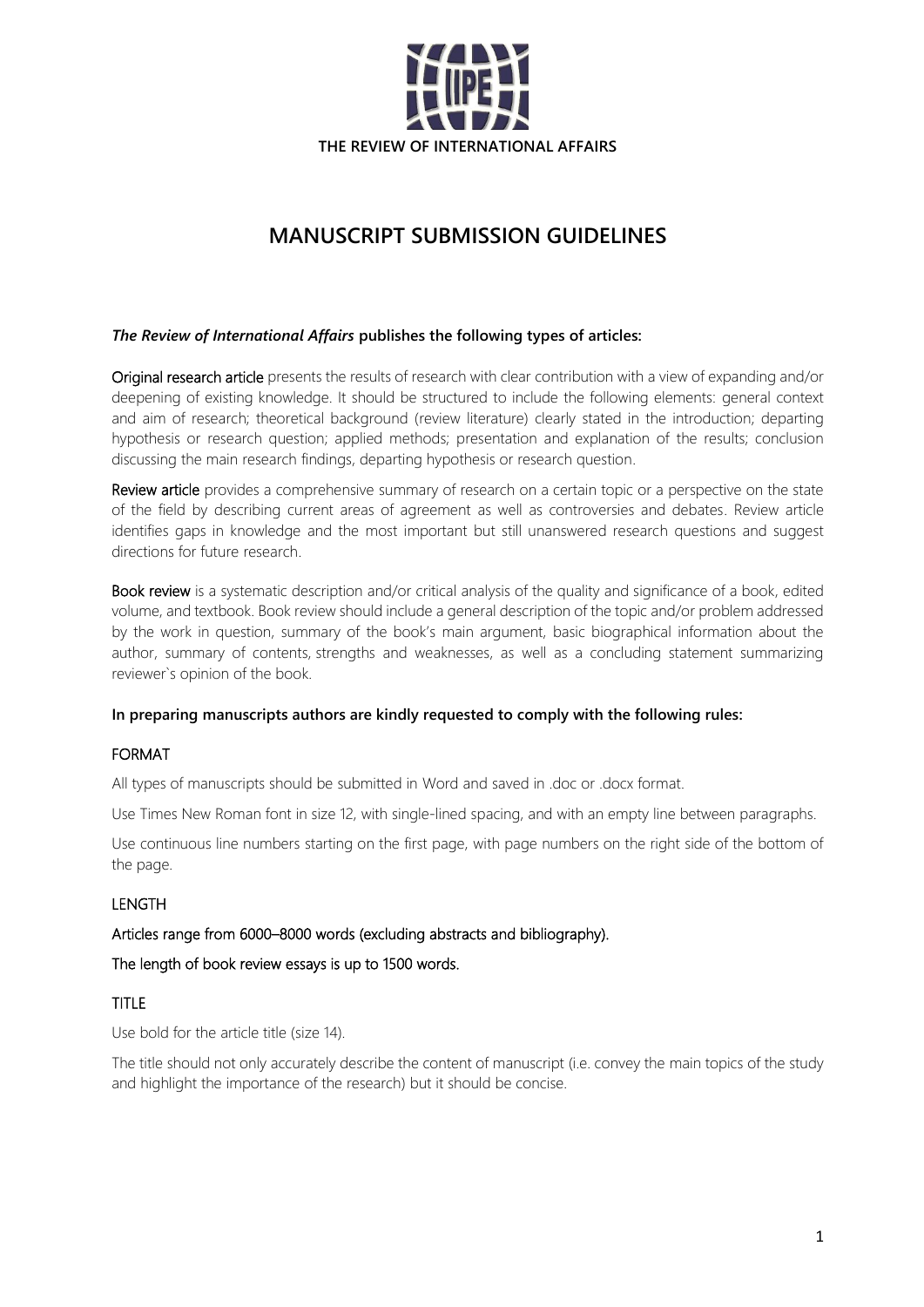

## NAME AND AFFILIATION

Below the title is given the author's full name, with a footnote that refers to her/his institutional affiliation (the name of the institution and its seat), and her e-mail address. Author's affiliation is the affiliation where the research was conducted. Besides this, authors should provide their ORCID iD's.

In the footnote, the author also provides all details regarding the project under which the research presented in her article is conducted and/or sources of financial and other support. The author also may point to readers that some of the views presented in the article express her own opinion and not the one of the institution she works for.

# ABSTRACT AND KEY WORDS

Below the author's name include abstract of 150–200 words that describes the material presented in the manuscript.

For original research article, the abstract must summarise the entire article, including theoretical background, the departing hypothesis or research question, the aim, a concise account of the methods, a clear description of the most important findings, and a brief presentation of the conclusions.

For review article, the abstract should include the primary objective of the review, the reasoning behind choice, the main outcomes and results of the review, and the conclusions that might be drawn, including their implications for further research, application, or practice.

The author provides up to 10 key words for the main idea of the article which can be used for indexing purposes. Key words should not repeat the title.

Authors that speak BHS language should submit, as well, their abstracts in the Serbian language at the end of the reference list. For authors from other countries, the editorial team will prepare a translation of the abstract.

# MAIN TEXT

The basic text should be justified.

Use no more than three levels of headings (all should be centred):

First-level headings – Heading

Second-level headings – *Heading*

Third-level headings – *Heading*

Do not number headings.

Define all abbreviations at first mention in the abstract and in the main text by giving the full term, then the abbreviation in parentheses, and use them consistently thereafter.

Only the following form of quotation marks should be put in the text: " ". In case the additional quotation marks are to be put within these ones it should be done in the following way: ' '.

The text should be clear, readable, and concise. Manuscripts should be well presented, with correct grammar, spelling and punctuation. If the English is unsatisfactory, we will return the manuscript for correction without review.

Please use British (-ise) spelling style consistently throughout your manuscript.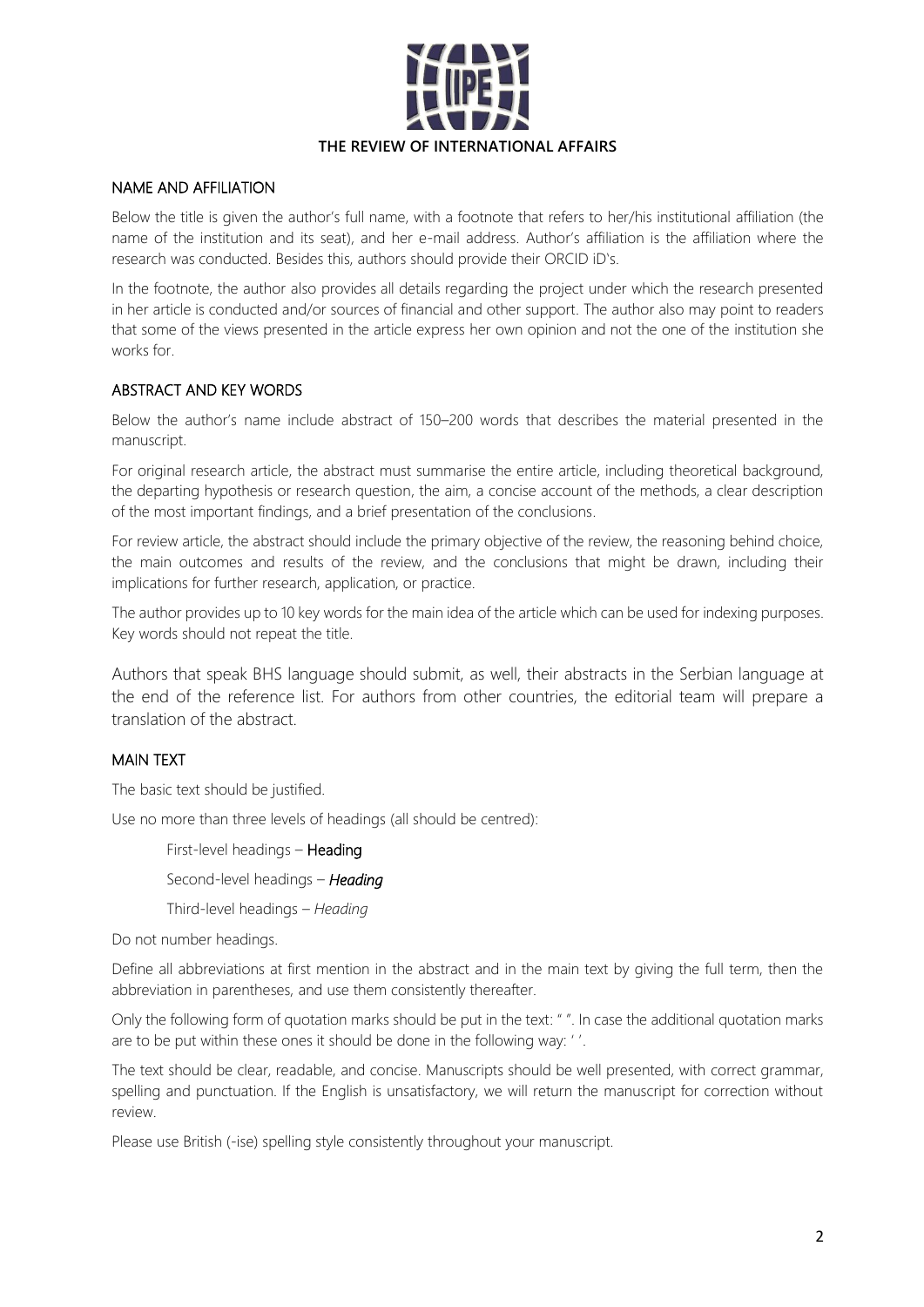

Latin, Old Greek and other non-English words and terms in the text should be italicised (e.g. *status quo, a priori, de facto*, *acquis communautaire*).

# CITATION STYLE

The Review of International Affairs uses the author-date reference style based on *The Chicago Manual of Style* (16th ed). Sources are cited in the text, usually in parentheses, by the author's surname, the publication date of the work cited, and a page number if necessary. Full details are given in the reference list (use the heading References).

In the text, the reference should be placed just before punctuation. If the author's name appears in the text, it is not necessary to repeat it, but the date should follow immediately:

Johnson and Axinn (2013, 136) argue that killing with emotions is morally superior to killing without emotions, because military honour demands a clear will to assume a risk of sacrifice of health and life.

If the reference is in parentheses, use square brackets for additional parentheses:

(see, e.g., Johnson and Axinn [2013, 133–136] on this important subject).

In text, separate the references with semicolons:

(Jabri 2007; Herman 2004; Rohrbach 2020)

If citing more than one work by an author, do not repeat the name:

(Jabri 2007, 2011; Gregory 2014a, 2014b)

#### Book

Reference list entry:

Jabri, Vivienne. 2007. *War and the Transformation of Global Politics*. Basingstoke and New York: Palgrave MacMillan.

Tadjbakhsh, Shahrbanou, and Anuradha Chenoy. 2007. *Human Security: Concepts and Implications*, 2nd ed. Oxon: Routledge.

Vasquez, John A., Sanford Jaffe, James Turner Johnson, and Linda Stamato, eds. 1995. *Beyond Confrontation: Learning Conflict Resolution in the Post-Cold War Era*. Ann Arbor: University of Michigan Press.

Bentham, Jeremy (1907) 2018. *An Introduction to the Principles of Morals and Legislation*. Reprint, London: Clarendon Press. www.econlib.org/library/Bentham/bnthPML.html.

Dal Lago, Alessandro, and Salvatore Palidda, eds. 2010. *Conflict, Security and the Reshaping of Society: The Civilization of War*. Oxon & New York: Routledge.

Hayek, Friedrich A. 2011. *The Constitution of Liberty: The Definitive Edition*. Edited by Ronald Hamowy. Vol. 17 of *The Collected Works of F. A. Hayek*, edited by Bruce Caldwell. Chicago: University of Chicago Press, 1988–.

In-text citation: (Jabri 2007, 59) (Tadjbakhsh and Chenoy 2007) (Vasquez et al. 1995) (Bentham [1907] 2018) (Dal Lago and Palidda 2010)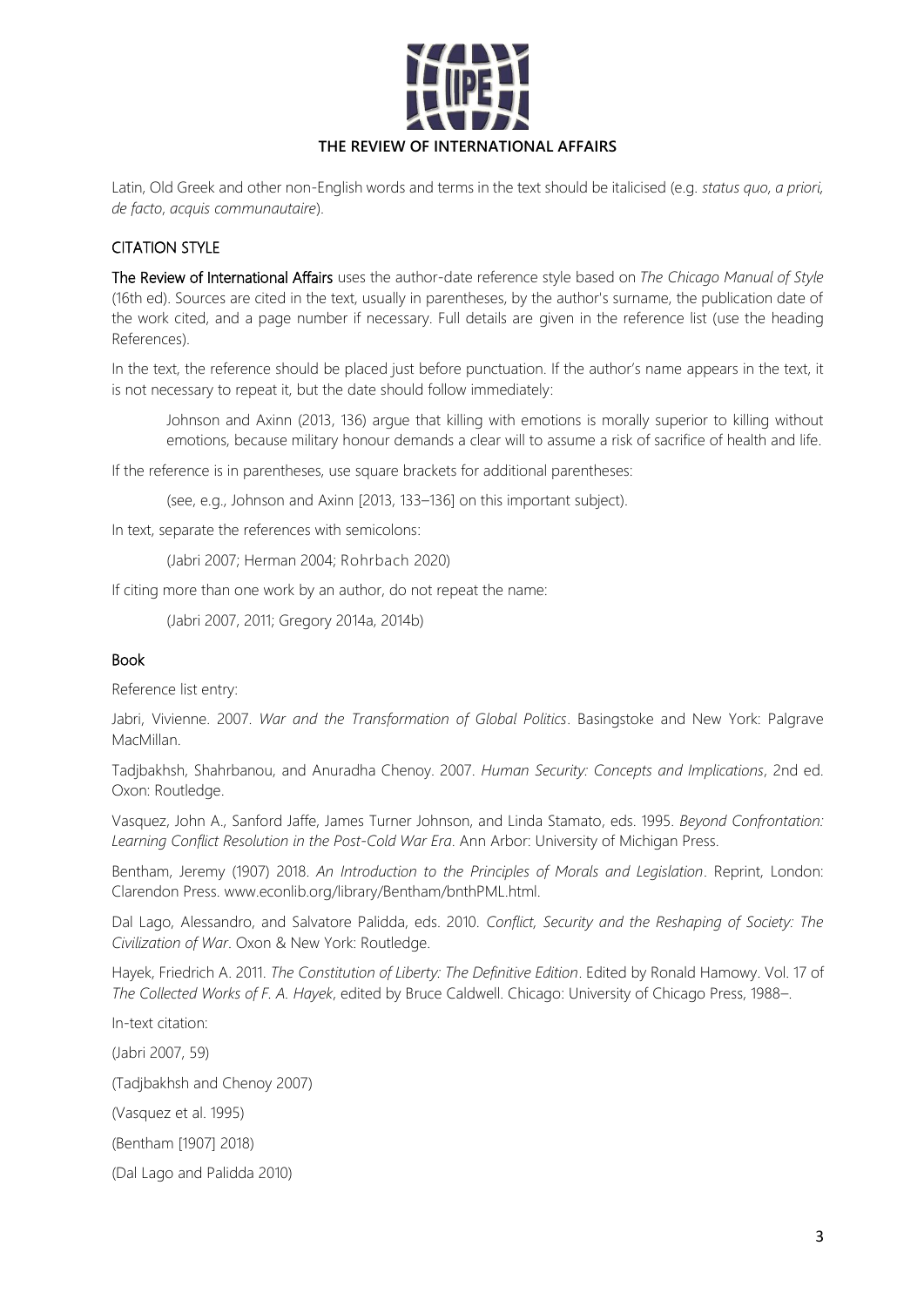

(Hayek 2011, 258)

## Journal article

Reference list entry:

Nordin, Astrid H.M. and Dan Öberg. 2015. "Targeting the Ontology of War: From Clausewitz to Baudrillard". *Millennium: Journal of International Studies* 43 (2): 395–423.

Adams, Tracy, and Zohar Kampf. 2020. "'Solemn and just demands': Seeking apologies in the international arena". *Review of International Studies*. DOI: https://doi.org/10.1017/S0260210520000261.

In-text citation:

(Nordin and Öberg 2015, 401)

(Tracy and Kampf 2020)

#### Article in edited volume

Reference list entry:

Herman, Michael. 2004. "Ethics and Intelligence After September 2001". In: *Understanding Intelligence in the Twenty-First Century: Journeys in Shadows*, edited by Len V. Scott and Peter D. Jackson, 567–581. London and New York: Routledge.

Reference list entry:

(Herman 2004)

### Conference paper (if not published in conference proceedings)

Reference list entry:

Korać, Srđan. 2016. "Human Security and Global Ethics: Can International Organizations be Moral Agents?". Paper presented at the Third International Academic Conference on Human Security, Human Security Research Center (HSRC), Faculty of Security Studies, University of Belgrade, Belgrade, November 4–5.

Reference list entry:

(Korać 2016)

#### Book review

Reference list entry:

Firchow, Pamina. 2020. "Measuring Peace: Principles, Practices and Politics", Review of *Measuring Peace*, by Richard Caplan. *International Peacekeeping* 27 (2): 337–338.

Reference list entry:

(Firchow 2020, 337)

#### Legal and official documents

## *International treaties*

Reference list entry: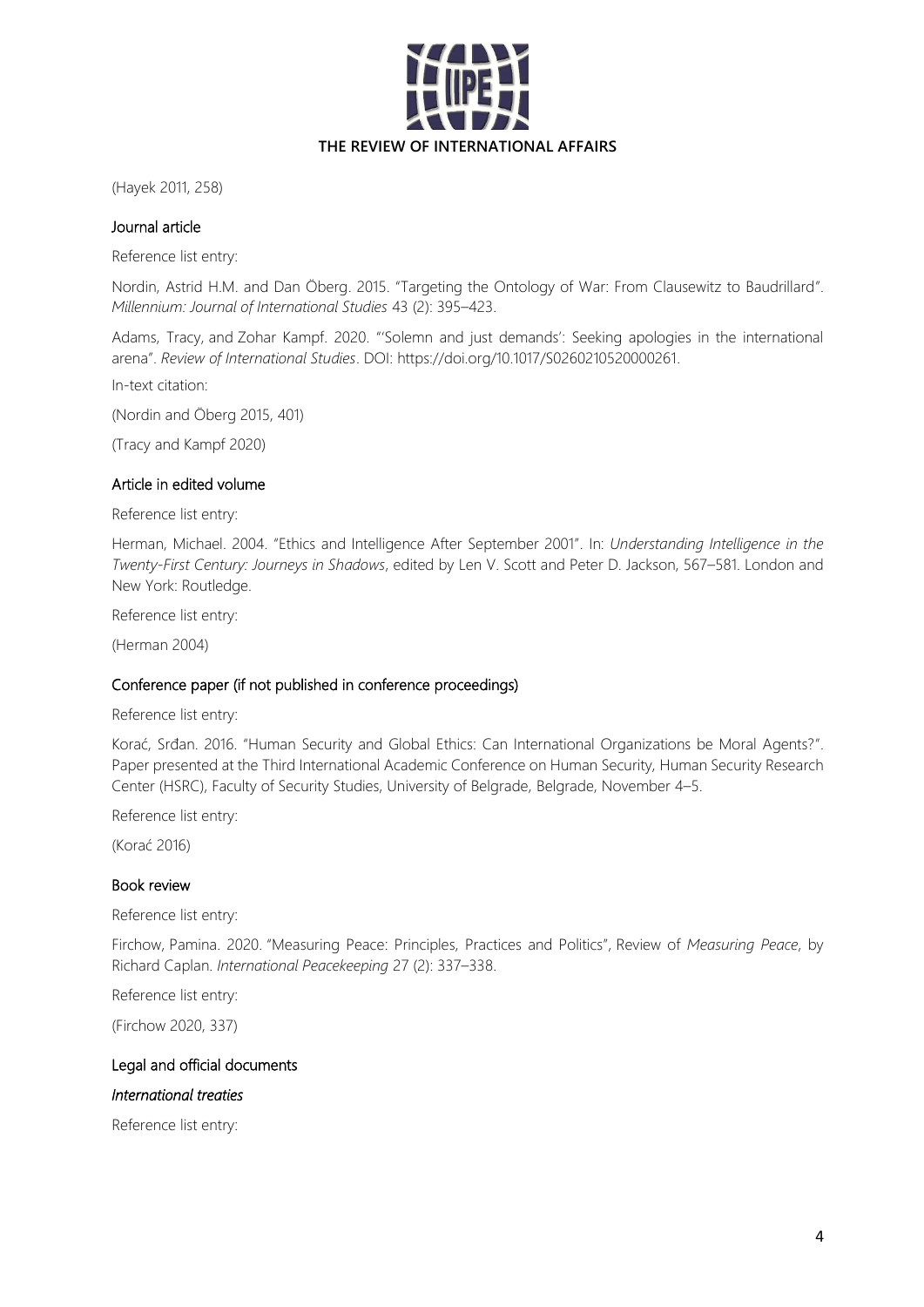

[PTBT] Treaty Banning Nuclear Weapon Tests in the Atmosphere, in Outer Space and Under Water. 1963. Signed by US, UK, and USSR, August 5. https://treaties.un.org/doc/Publication/UNTS/Volume%20480/ volume-480-I-6964-English.pdf.

[TFEU] Consolidated Version of the Treaty on the Functioning of the European Union. 2012. *Official Journal of the European Union*, C 326, October 26. http://eur-lex.europa.eu/legal-content/EN/TXT/PDF/?uri=CELEX: 12012E/TXT&from=EN.

[UN Charter] Charter of the United Nations, October 24, 1945. https://www.un.org/en/sections/un-charter/ introductory-note/index.html.

In-text citation:

(PTBT 1963, Article III, para. 3)

(TFEU 2012, Article 87)

(UN Charter, Chapter X)

### *UN documents*

Reference list entry:

[UNSC] UN Security Council. Resolution 2222, Protection of Civilians in Armed Conflict, S/RES/2222. May 27, 2015. http://www.un.org/en/sc/documents/resolutions/2015.shtml.

[UNGA] UN General Assembly. Resolution 67/18, Education for Democracy, A/RES/67/18. November 28, 2012. https://undocs.org/pdf?symbol=en/A/RES/67/18.

In-text citation:

(UNSC Res. 2222)

(UNGA Res. 67/18)

#### *National legislation*

Reference list entry:

[Constitution RS] Constitution of the Republic of Serbia. 2006. *Official Gazette of the Republic of Serbia*, No. 98/2006.

Homeland Security Act. 2002. United States of America, 107th Congress, 2nd Session (November 25). https://www.dhs.gov/sites/default/files/publications/hr\_5005\_enr.pdf.

In-text citation:

(Constitution RS 2006, Article 111)

(Homeland Security Act 2002)

#### *Official reports*

Reference list entry:

[YILC] Yearbook of the International Law Commission. 2014. Vol. 2, Part Two. https://legal.un.org/docs/?path=../ilc/publications/yearbooks/english/ilc\_2014\_v2\_p2.pdf&lang=ES.

[The 9-11 Commission] U.S. National Commission on Terrorist Attacks upon the United States. 2004. *The 9/11 Commission Report: Final Report of the National Commission on Terrorist Attacks Upon the United States*. Washington, D.C.: Government Publication Office.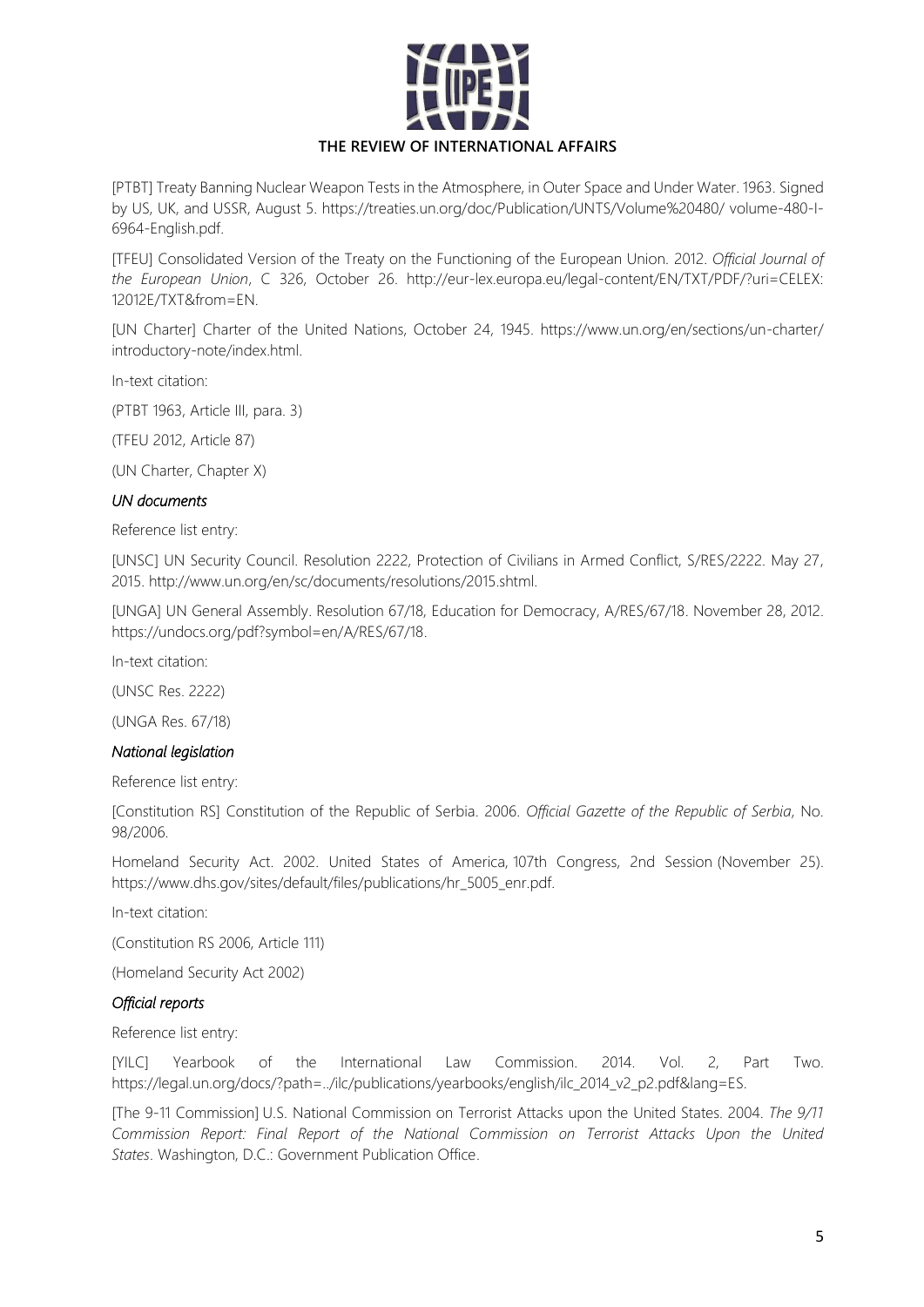

US Congress. 1993. Nomination of R. James Woolsey to be Director of Central Intelligence: Hearing Before the Select Committee on Intelligence of the United States Senate. 104th Congress, 1st session, February 2–3, 1993. https://www.intelligence.senate.gov/sites/default/files/hearings/103296.pdf.

[USAFH] United States Air Force Headquarters. 2014. United States Air Force RPA Vector: Vision and Enabling Concepts: 2013–2038. www.af.mil/Portals/1/documents/news/USAFRPAVectorVisionandEnablingConcepts 2013-2038.pdf.

In-text citation:

(YILC 2014, 321)

(The 9-11 Commission 2004, 437)

(US Congress 1993, 125)

(USAFH 2014)

# *EU legislation*

### Reference list entry:

Regulation (EU) No. 1052/2013 of the European Parliament and of the Council of 22 October 2013 establishing the European Border Surveillance System (Eurosur). *Official Journal of the European Union*, L 295, 6 November 2013. https://eur-lex.europa.eu/legal-content/EN/TXT/PDF/?uri=CELEX:32013R1052&from=EN.

[EC] European Commision. 2010. The EU Internal Security Strategy in Action: Five steps towards a more secure Europe, COM(2010) 673 final, Communication from the Commission to the European Parliament and the Council, November 22. https://eur-lex.europa.eu/legal-content/EN/TXT/PDF/?uri=CELEX:52010DC0673& from=GA.

Directive (EU) 2015/849 of the European Parliament and of the Council of 20 May 2015 on the prevention of the use of the financial system for the purposes of money laundering or terrorist financing, amending Regulation (EU) No 648/2012 of the European Parliament and of the Council, and repealing Directive 2005/60/EC of the European Parliament and of the Council and Commission Directive 2006/70/EC (Text with EEA relevance), *Official Journal of the European Union*, L 141, 5 June 2015. https://eur-lex.europa.eu/legalcontent/EN/TXT/PDF/?uri=CELEX:32015L0849&from=EN.

In-text citation:

(Regulation [EU] No. 1052/2013, Article 11, para. 4)

(EC COM[2010] 673 final)

(Directive [EU] 2015/849)

## *Decisions of international courts and tribunals*

Reference list entry:

[ICJ] International Court of Justice. Accordance with the International Law of the Unilateral Declaration of Independence in Respect of Kosovo, Advisory Opinion, 22 July 2010, ICJ Reports. https://www.icj-cij.org/files/ case-related/141/141-20100722-ADV-01-00-EN.pdf.

[ICJ Order 1999] *Legality of Use of Force* (*Yugoslavia* v. *United Kingdom*). International Court of Justice, Order ICJ Rep. 1999 (June 2). https://www.icj-cij.org/files/case-related/113/113-19990602-ORD-01-00-EN.pdf.

[ICTY Indictment IT-98-32-A] *Prosecutor* v. *Vasiljevic*, Case No. IT-98-32-A. International Criminal Tribunal for the former Yugoslavia, Indictment, 30 October 2000. https://www.icty.org/x/cases/vasiljevic/ind/en/vasonlyii000125e.pdf.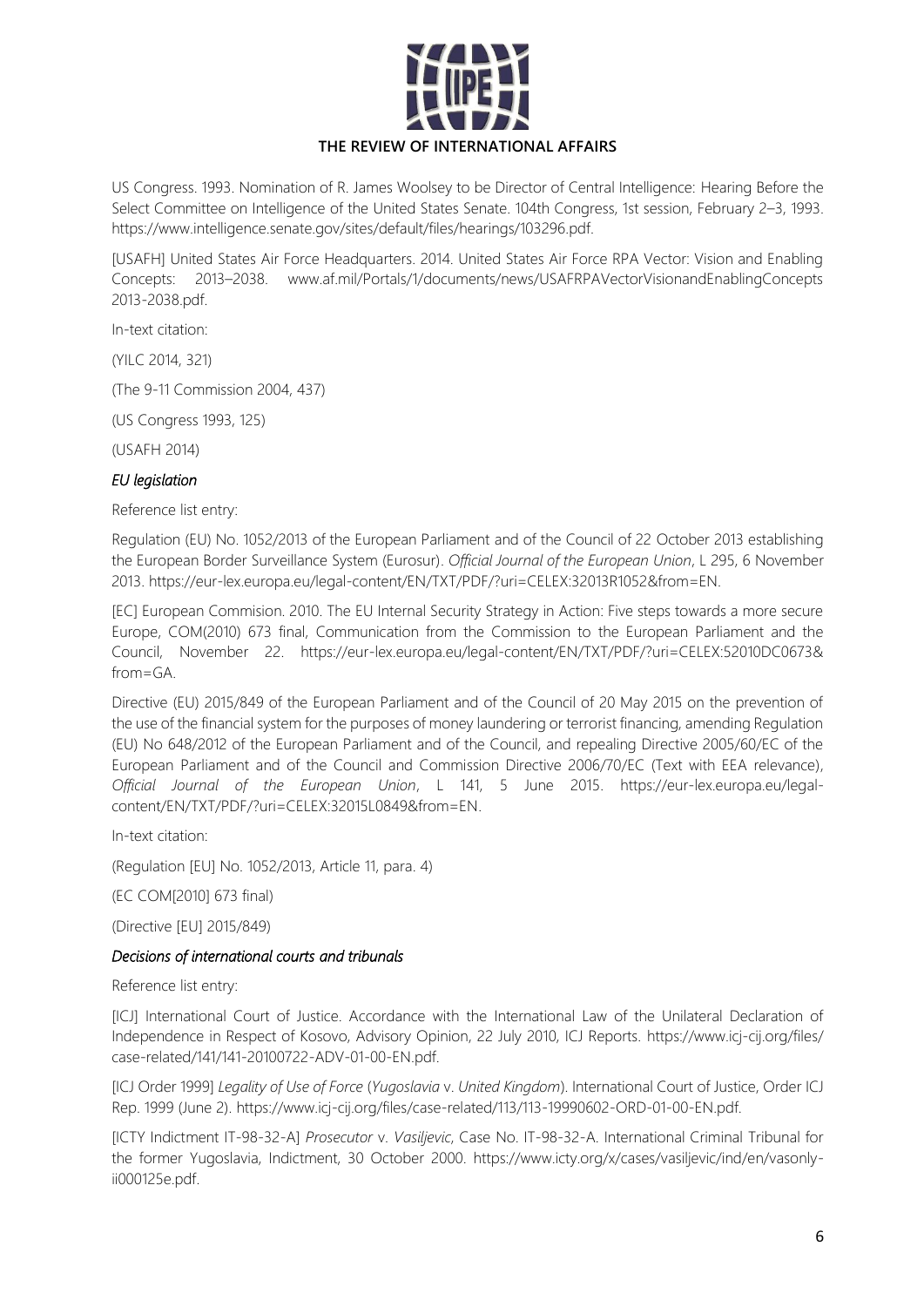

*Costa* v *Ente Nazionale per l'Energia Elettrica*, Case 6/64, [1964] ECR 585. https://eur-lex.europa.eu/legalcontent/EN/TXT/?uri=CELEX%3A61964CJ0006.

[CJEU Judgment T-289/15] *Hamas* v *Council*, Case T-289/15. Court of Justice of the European Union, Judgment, 6 March 2019, ECLI:EU:T:2019:138. http://curia.europa.eu/juris/documents.jsf?language=EN& critereEcli=ECLI:EU:T:2019:138

[Opinion of AG Bobek] *Région de Bruxelles-Capitale* v *Commission*, Case C-352/19 P. Court of Justice of the European Union. Opinion of Advocate General Bobek delivered on 16 July 2020[\(1\)](http://curia.europa.eu/juris/document/document.jsf;jsessionid=485A5D9AC129179D3D2F2EC571A384CD?text=&docid=228708&pageIndex=0&doclang=EN&mode=req&dir=&occ=first&part=1&cid=15064004#Footnote1), ECLI:EU:C:2020:588. http://curia.europa.eu/juris/document/document.jsf;jsessionid=485A5D9AC129179D3D2F2.EC571A384CD?text =&docid=228708&pageIndex=0&doclang=EN&mode=req&dir=&occ=first&part=1&cid=5064004.

In-text citation:

(ICJ Advisory Opinion 2010, 411)

(ICJ Order 1999, para. 3)

(ICTY Indictment IT-98-32-A)

(*Costa* v *ENEL*)

(CJEU Judgment T-289/15, para. 23)

(Opinion of AG Bobek C-352/19 P)

#### Newspapers and magazines

Reference list entry:

Gibbs, Samuel. 2017. "Elon Musk leads 116 experts calling for outright ban of killer robots", *The Guardian*, August 20.

Power, Matthew. 2013. "Confessions of a Drone Warrior", *GQ*, October 22. https://www.gq.com/story/droneuav-pilot-assassination.

*Economist*. 2015. "Who will fight the next war?" October 24. https://www.economist.com/unitedstates/2015/10/24/who-will-fight-the-next-war.

In-text citation:

(Gibbs 2017, A10)

(Power 2013)

(*Economist* 2015)

### Audio and visual media

Reference list entry:

Scott, Ridley. [1982] 2007. *Blade Runner: The Final Cut*. Directed by Ridley Scott. Burbank, CA: Warner Bros. Blue-Ray disc, 117 min.

*Future Weapons*. 2019. Waddell Media. Aired on August 7–16 on Discovery Science HD, 3 seasons, 30 episodes (43 min. each). https://go.discovery.com/tv-shows/future-weapons/.

Tech Legend. 2020. "Best Drones 2020 – Top 8 Best Drone with Cameras to Buy in 2020". Uploaded on February 7, 2020. YouTube video, 27:20 min. https://www.youtube.com/watch?v=Z6\_4JU5Mspw.

In-text citation: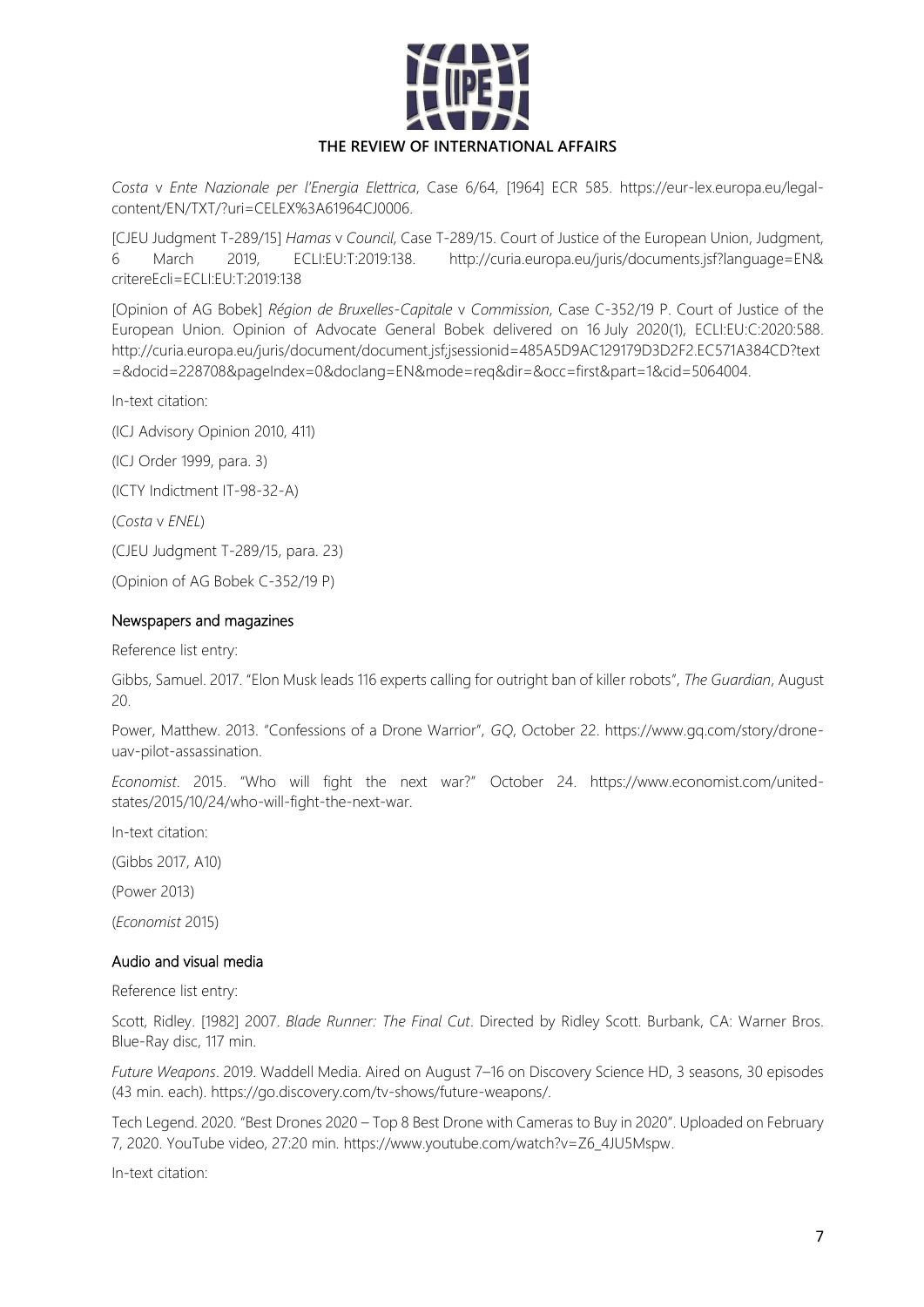

(Scott [1982] 2007)

(Future Weapons 2019)

(Tech Legend 2020)

# Social media

Reference list entry:

National Library of Australia. 2020. "National Library of Australia's Facebook Page". Facebook*,* August 1, 2020. https://www.facebook.com/National.Library.of.Australia/.

Kruszelnicki, Karl *(@DoctorKarl)*. 2017. "Dr Karl Twitter post." Twitter*,* February 19, 2017, 9:34 a.m. https://twitter.com/DoctorKarl.

Trapara, Vladimir. 2018. "Victory or nil". *Unwrapping the Essence* (blog). May 29, 2018. https://unwrappingtheessence.weebly.com/blog/pobeda-ili-nista.

In-text citation:

(National Library of Australia 2020)

(Kruszelnicki 2017)

(Trapara 2018)

# Doctoral dissertation

Reference list entry:

Rohrbach, Livia. 2020. *Beyond intractability? Territorial solutions to self-determination conflicts*. Doctoral dissertation. Department of Political Science, University of Copenhagen.

In-text citation:

(Rohrbach 2020)

### Internet source

If citing an undated online document, give an access date and use the year of access as year of publication.

Reference list entry:

Oxford Library. 2012. "Library Strategy". Oxford Library. Accessed 3 June 2012. http://www.ol.org/library/strategy.html.

Google Maps. 2015. "The British Library, London, UK". *Google*. Accessed February 5, 2015. https://www.google.com.au/maps/place/The+British+Library/@51.529972,-0.127676,17z/data=!3m1!4b1! 4m2!3m1!1s0x48761b3b70171395:0x18905479de0fdb25.

IIPE [Institute of International Politics and Economics]. n.d. "Mission". Accessed August 1, 2020. https://www.diplomacy.bg.ac.rs/en/mission/.

In-text citation:

(Oxford Library 2012)

(Google Maps 2015)

(IIPE n.d.)